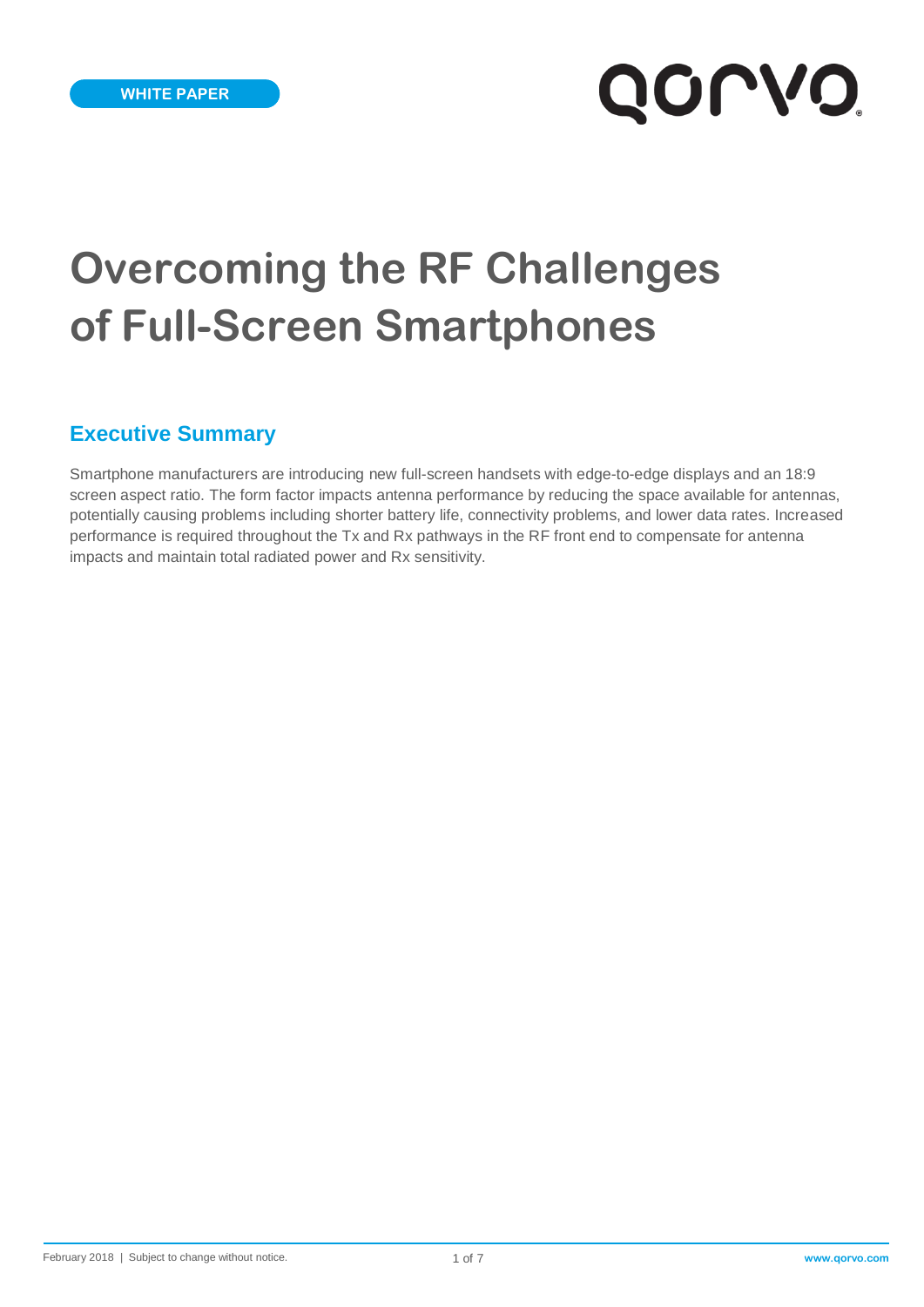

# **Introduction**

Smartphone makers continuously aim to design and build next-generation handsets that deliver a compelling user experience. This means creating devices that not only have an attractive form factor, but also provide highperformance connectivity. However, sometimes these two goals conflict: next-generation form factors make it harder to achieve the required RF signal quality, potentially compromising smartphone connectivity and data rates. The challenge for RF engineers is to enable the next-generation handset design without sacrificing RF performance.

# **The Antenna Space Problem**

Manufacturers are moving to "full-screen" designs with edge-to-edge displays occupying nearly the entire face of the smartphone. At the same time, media format requirements are driving a shift in screen aspect ratio, from 16:9 to 18:9.

These changes reduce the space available for antennas, which must be located outside the area occupied by the screen. The antenna area is shrinking by up to 50 percent, with the bezel at the top and bottom of the screen reduced from 7-8 mm in height to 3-4 mm (Figure 1a). Phones are also becoming narrower due to the aspect ratio change (Figure 1b), so antennas must be shorter.

Figure 1a,b. Full-screen designs shrink the bezel area available for antennas. Phones are also becoming narrower due to the shift to an 18:9 aspect ratio.



くぐ

QONVO

©2018 Qorvo, Inc.

# **More Antennas in Less Space**

Exacerbating the problem, the typical number of antennas in the smartphone is increasing from 2-4 to 4-6, or even more, while the space available for antennas shrinks (Figure 2). More antennas are needed to deliver higher data rates using a variety of approaches, including multi-band carrier aggregation (CA), 4x4 LTE MIMO, Wi-Fi MIMO, and the addition of new 5G frequency bands. The spectrum range is growing both at the low end, with the addition of the 600 MHz band, and at the high end, with frequencies above 3 GHz coming into use.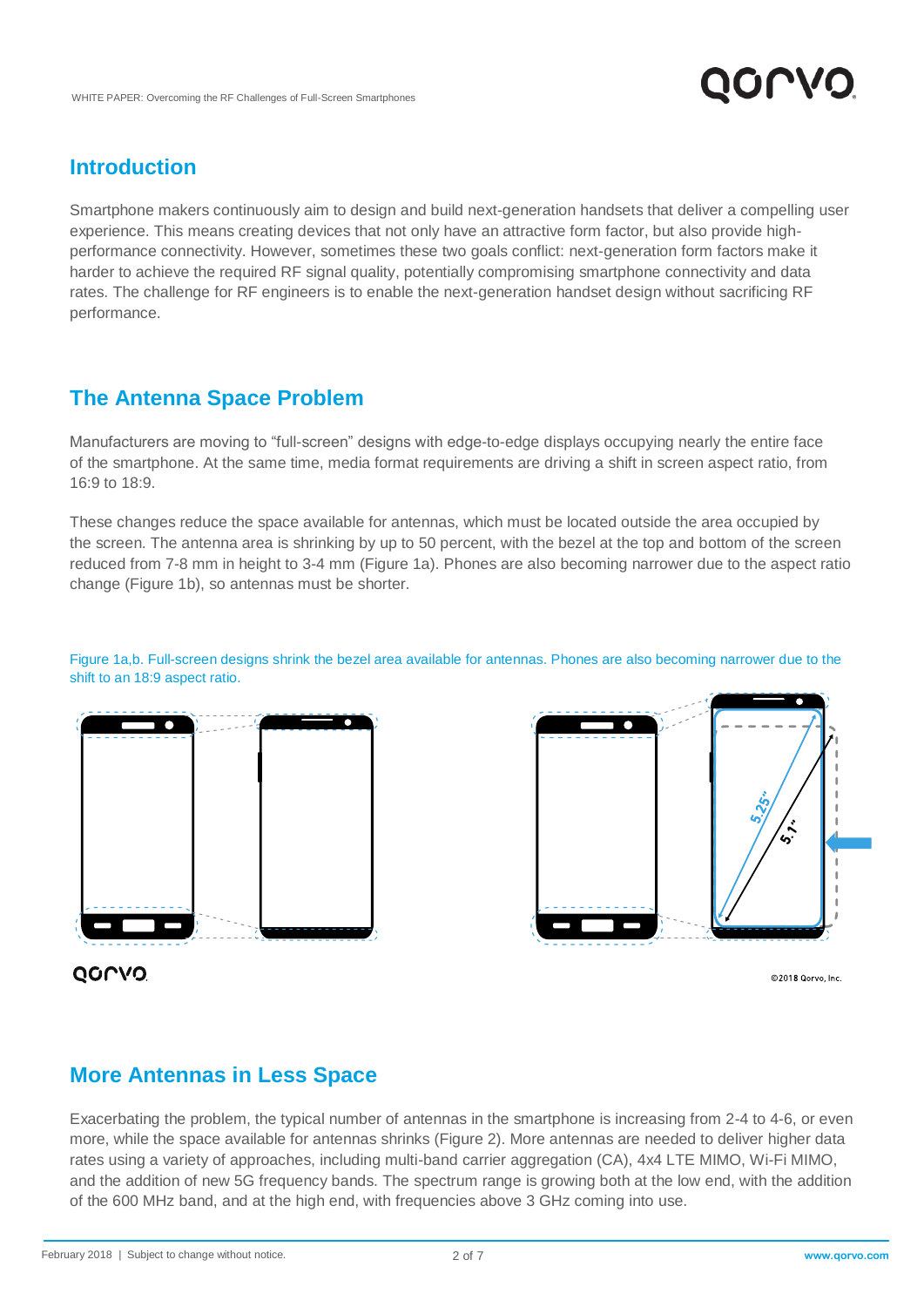#### Figure 2. Full screen is part of a bigger problem: phones need to accommodate more antennas in less space.



QOLVO

©2018 Qorvo, Inc.

### **Antenna Performance Impacts**

The reductions in antenna area and length both impact antenna performance. Reduced antenna area substantially reduces antenna efficiency (Figure 3a). Bandwidth is also reduced, making it more difficult to optimize efficiency at specific bands (Figure 3b). The antenna impacts can significantly reduce Tx and Rx performance, causing problems such as shorter battery life, poor connections, reduced operating range, and lower data rates.

#### Figure 3a, b. Reducing antenna area impacts antenna efficiency and bandwidth.

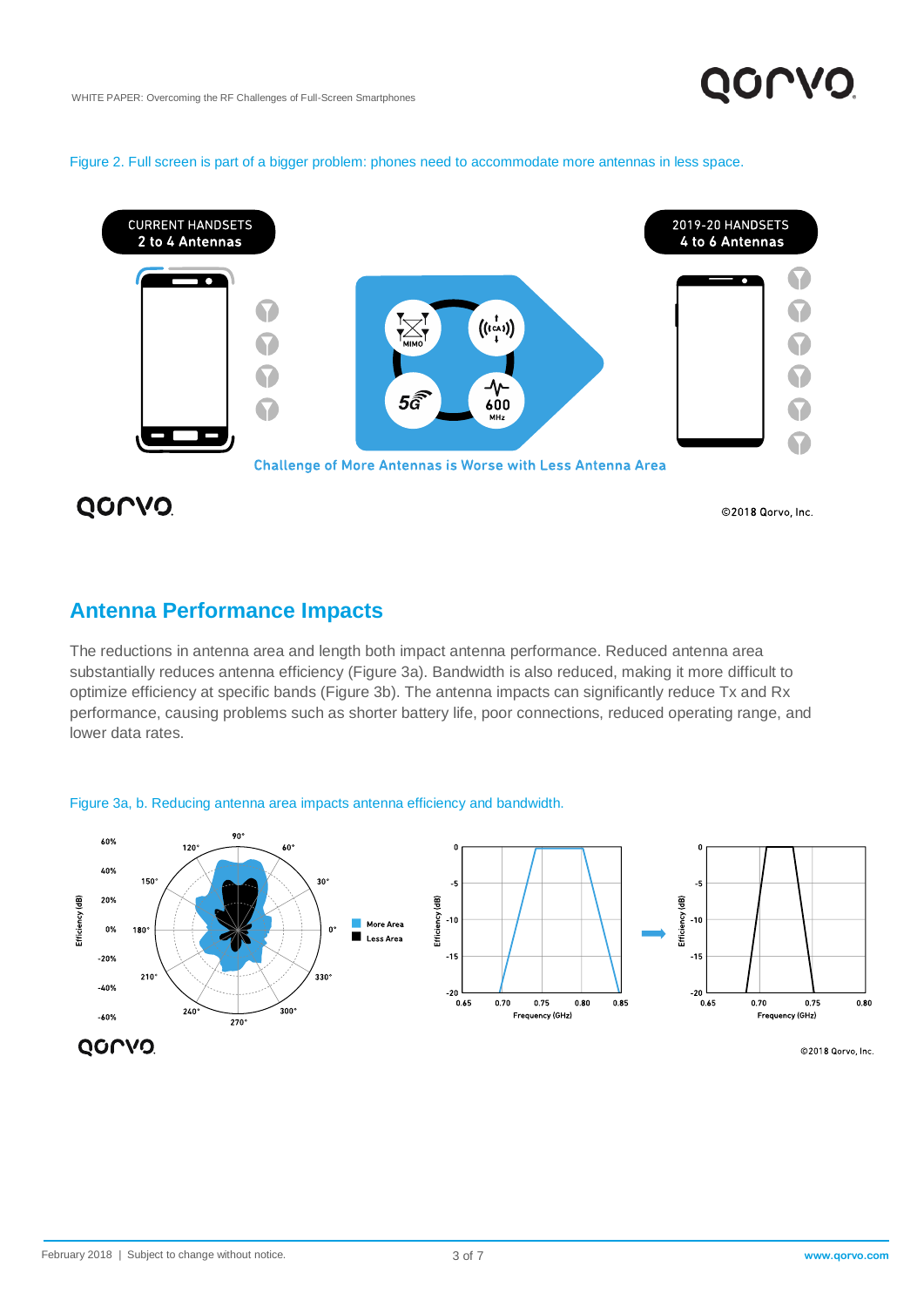# **Overcoming the Challenges**

The lower antenna efficiency and bandwidth due to the full-screen design directly impact key transmit and receive RF performance metrics: total radiated power (TRP) and receive (Rx) sensitivity. Compensating for these impacts requires increased performance throughout the Tx and Rx pathways within the RF front end (RFFE).

Integrated modules are key to achieving these performance improvements, while also making it possible to keep adding RF functionality within the limited space allocated to the RFFE. Integration of individual components into modules reduces signal loss caused by on-board matching. Integration also helps manufacturers simplify and accelerate handset design and development. The simplified design and improved performance reduce the risk of missing target dates for product release and carrier non-compliance.

Below we review key design approaches that engineers can use to address the full-screen challenges.

# **Increasing Total Radiated Power (TRP)**

To increase TRP, it is necessary to maximize the performance of key components in the Tx pathway (Figure 4). These include the power amplifier (PA), filters and antenna tuners.



#### Figure 4. Stages in the RF pathway that affect TRP.

#### **Advanced PAs Increase Linear Power Output and Efficiency**

Increasing PA output power is a key first step in delivering higher TRP. The challenge is to increase PA output power while maintaining linearity, minimizing current consumption and avoiding thermal issues.

Increasing power output is becoming even more important with the industry adoption of the new Power Class 2 (High Performance User Equipment) standard. The Power Class 2 specification doubles output power at the antenna to 26 dBm to overcome the greater propagation losses at high frequencies. Mobile operators are beginning to use Power Class 2 to increase coverage for Band 41.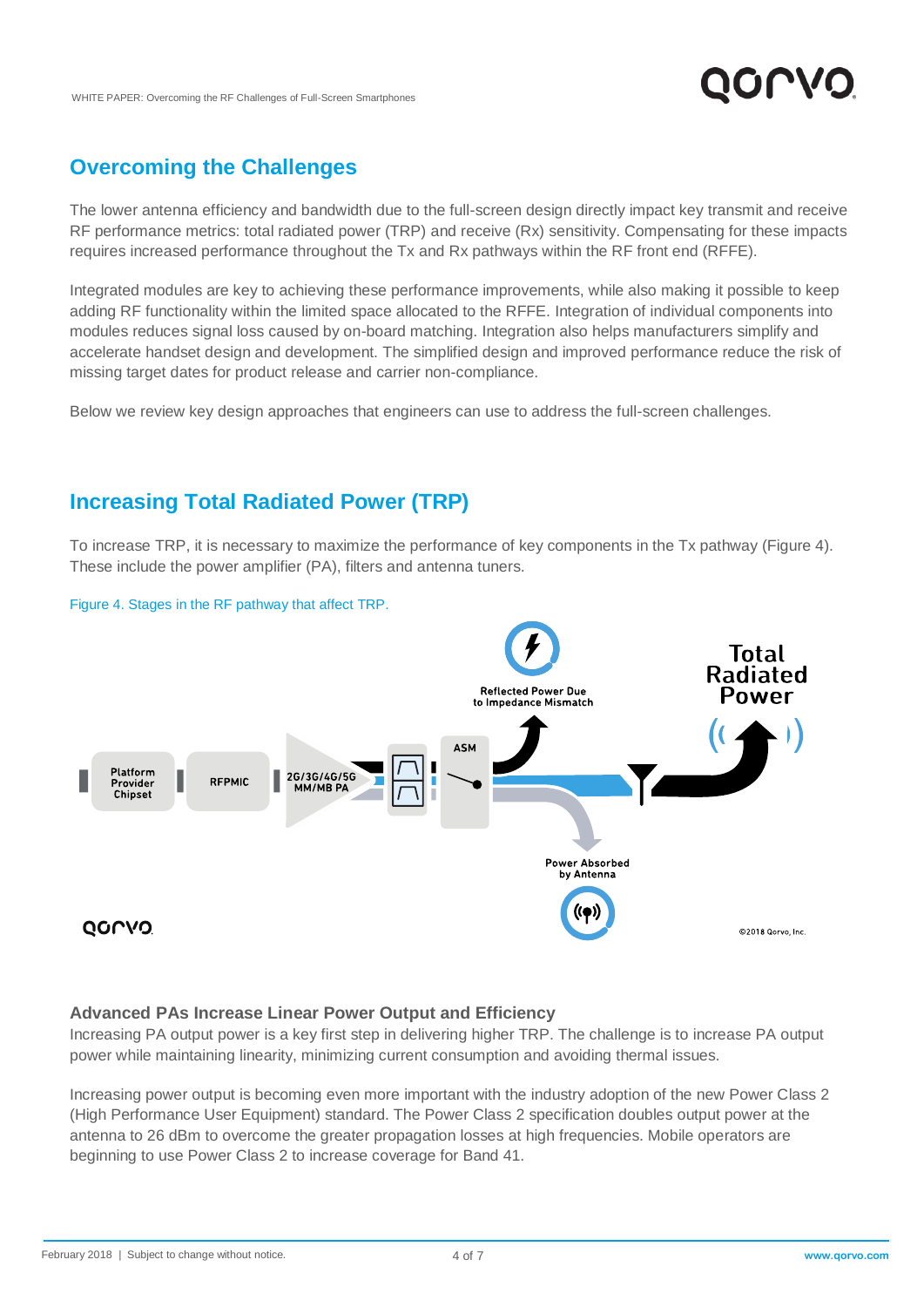

Advanced manufacturing processes and packaging technology are required to achieve the goals of higher PA power output, linearity, efficiency, and thermal performance. Qorvo utilizes the proprietary HBT5 GaAs process, which delivers industry-leading linear power output and power added efficiency (PAE). HBT5 also provides a significantly higher median lifetime improvement compared with earlier processes, which allows operation at higher current density for increased gain and power efficiency. Thermal performance is enhanced by advanced packaging, using copper pillars to efficiently dissipate the heat produced at higher power levels.

Qorvo's Gen-5 portfolio of RF Flex™ RF front end modules integrate PAs, low-loss switches and other core components, helping to deliver increased LTE power output in full-screen designs. The RF Flex Gen-5 QM56022 multi-band PA module, which includes high-, mid-, and low-band PAs together with post-PA switches, increases LTE power output by > 1dB, helping to meet operator requirements for Power Class 2. The RF Flex Gen-5 QM57508 transmit module features a 2G PA, low-loss switch and an antenna coupler to deliver 0.5 to 1dB more 2G power.

#### **Improved Power Management**

Power management components can be used in conjunction with compatible PAs to maximize power output while minimizing current consumption. Qorvo PAs including the QM56022 are compatible with envelope tracking (ET) solutions, which optimize efficiency by continuously adjusting the PA supply voltage to track the RF envelope. For average power tracking (APT) applications, an alternative approach is to use a voltage boost component such as the Qorvo QM81050. This increases the supply voltage to the PA when higher output power is required, such as when the user is farther from the mobile network base station.

#### **Filters**

Each year, engineers depend more and more on RF filters to manage interference, with today's phones supporting up to 40 bands as well as other wireless technologies such as Wi-Fi and Bluetooth. Low-loss filters, including duplexers and multiplexers, are essential to minimize post-PA losses in order to help achieve the goal of higher TRP. In addition to offering low insertion loss, filters must be able to handle the higher power produced by the PA in full-screen designs. Qorvo BAW solidly mounted resonator (SMR) filters are designed and validated for high-power applications, including Power Class 2. BAW SMR filters efficiently dissipate heat through a solid reflector stack, providing lower thermal resistance and a shorter thermal time constant.

BAW filters deliver the greatest benefits at frequencies above 1.5 GHz, and are used for many higher-frequency LTE bands. This makes them a good fit for new and refarmed high-band and ultra-high-band spectrum that will be used for 5G.

#### **Antenna Tuners**

Antenna tuning makes a huge difference in full screen designs, helping to improve battery life and data rates. Antenna tuning commonly increases TRP by as much as 3 dB. This can substantially improve handset battery life, because less current is needed to produce the required power at the antenna.

Antenna tuning is becoming even more important as the number of antennas continues to increase and the available space decreases. Smartphones may use antenna-tuning solutions for multiple antennas. Antenna tuners deliver the biggest benefit in the low band, where the need is greatest because low-band transmissions are the most heavily impacted by the reduced antenna area in full-screen designs.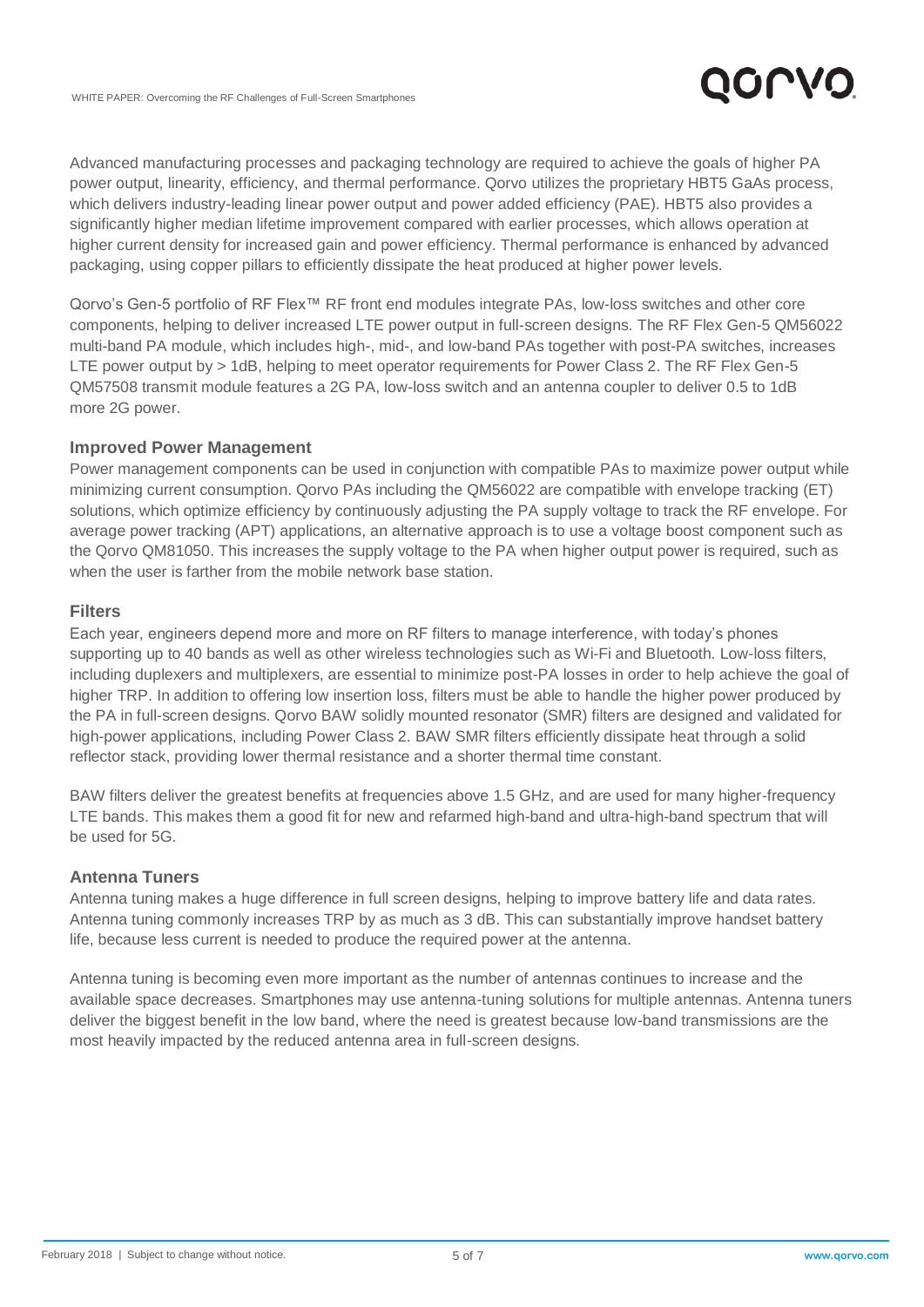

Smartphones can utilize two approaches to antenna tuning. Aperture tuning (Figure 5) is particularly important for optimizing antenna efficiency across multiple bands, as well as compensating for environmental effects such as the user's hand position. Impedance tuning increases TRP by reducing the power reflected at antenna due to impedance mismatch. Qorvo is the industry leader in mobile antenna tuning solutions, with a broad portfolio of aperture and impedance tuning products based on low-loss switches offering superior on-resistance (Ron) and off-capacitance (Coff).

# Figure 5. Impedance and aperture tuning. **Antenna Tuning Antenna Tuning Radiated Power Input Power** Power Absorbed **Reflected** by Antenna **Power Due** to Impedance **Mismatch** Tune QOCVO ©2018 Qorvo, Inc

# **Increasing Rx Sensitivity**

High-performance RFFE components such as antenna tuning solutions, low-loss filters and duplexers, and low noise amplifiers (LNAs) are equally important for increasing Rx sensitivity in full-screen designs. Together, these can increase Rx sensitivity by several dB, compensating for the reduced antenna size and improving the user experience by increasing operating range and data rates.

# **Antenna Sharing**

Looking ahead, antenna sharing is becoming an increasingly important approach for accommodating the increasing number of antennas in full-screen handsets. Antenna sharing enables a single antenna to be used for multiple purposes, reducing the need to add antennas and helping to avoid performance degradation. Innovative RFFE solutions will be required to enable antenna sharing and keep the number of antennas within manageable limits as RFFE complexity continues to increase.